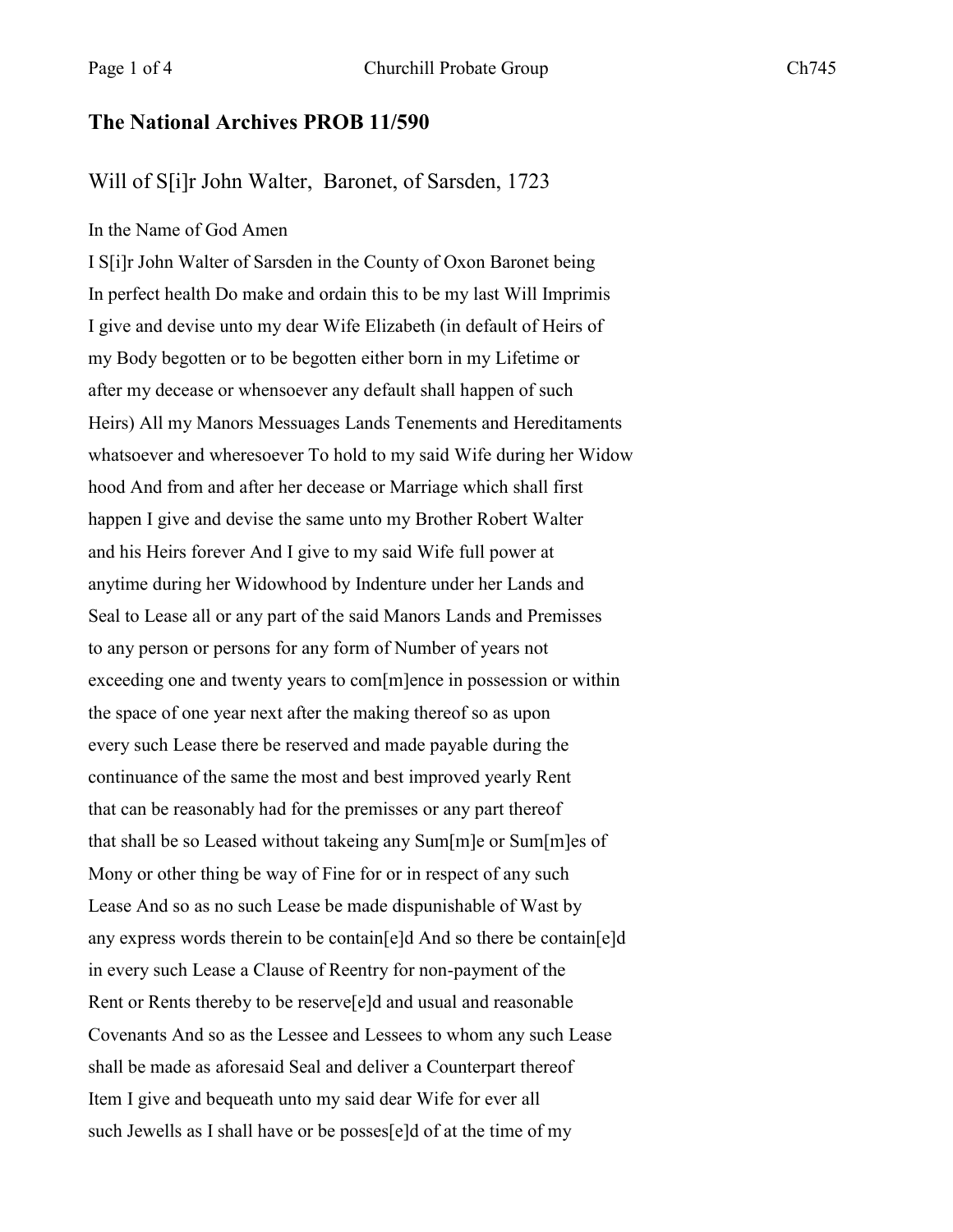decease and the Furniture of the Bed Chamber wherein my Wife and I usually lye in my Dwelling House at Sarsden and the pictures of me and my Wife which hang in the Gallery at Sarsden and also the picture of me and my Wife in one peice drawn by S[i]r Godfrey Kneller Item I give to my said Wife during her Widowhood the use of all my Silver Plate and all the residue of my Household goods and Furniture which shall be in my said Dwelling House at Sarsden at the time of my decease And from and after her decease or Marriage which shall first happen I Give my said Silver Plate and the said residue of my Household goods and Furniture to my said Brother Robert Walter his Executors and Administrators. Item I give and bequeath to the Right Hon[our]able Simon Lord Harcourt Baron of Stanton Harcourt the Sum[m]e of One Thousand pounds to be paid to him within Six Months next after my decease Item I do make and Appoint S[i]r John Stonhouse of Radly in the County of Berks Baronett and my Brother in Law Thomas Vernon Esq[uir]e Executors of this my last Will and Testament And I give to each of them the Sume of Fifty pounds for their Care therein to be paid to each of them within Six Months next after my decease And I give to my said Executors all the rest and Residue of my Goods Chattles and personal Estate whatsoever not hereby otherwise specifically dispos[e]d of In Trust nevertheless for the Payment of my Debts and Legacys if the same will extend so far And in case there shall be any Surplus after payment of my said Debts and Legacys Then In Trust as to such Surplus for my said Brother Robert Walter his Executors and Administrators. And my Will and meaning is that all and every my said Manors Lands Tenements and Hereditaments so as aforesaid devised shall nevertheless in the first place stand charged with the payment of the said Sum[m]e of One Thousand pounds to the said Simon Lord Harcourt and the said Fifty pounds apiece to my said Executors and all and every such Debts as I shall owe at the time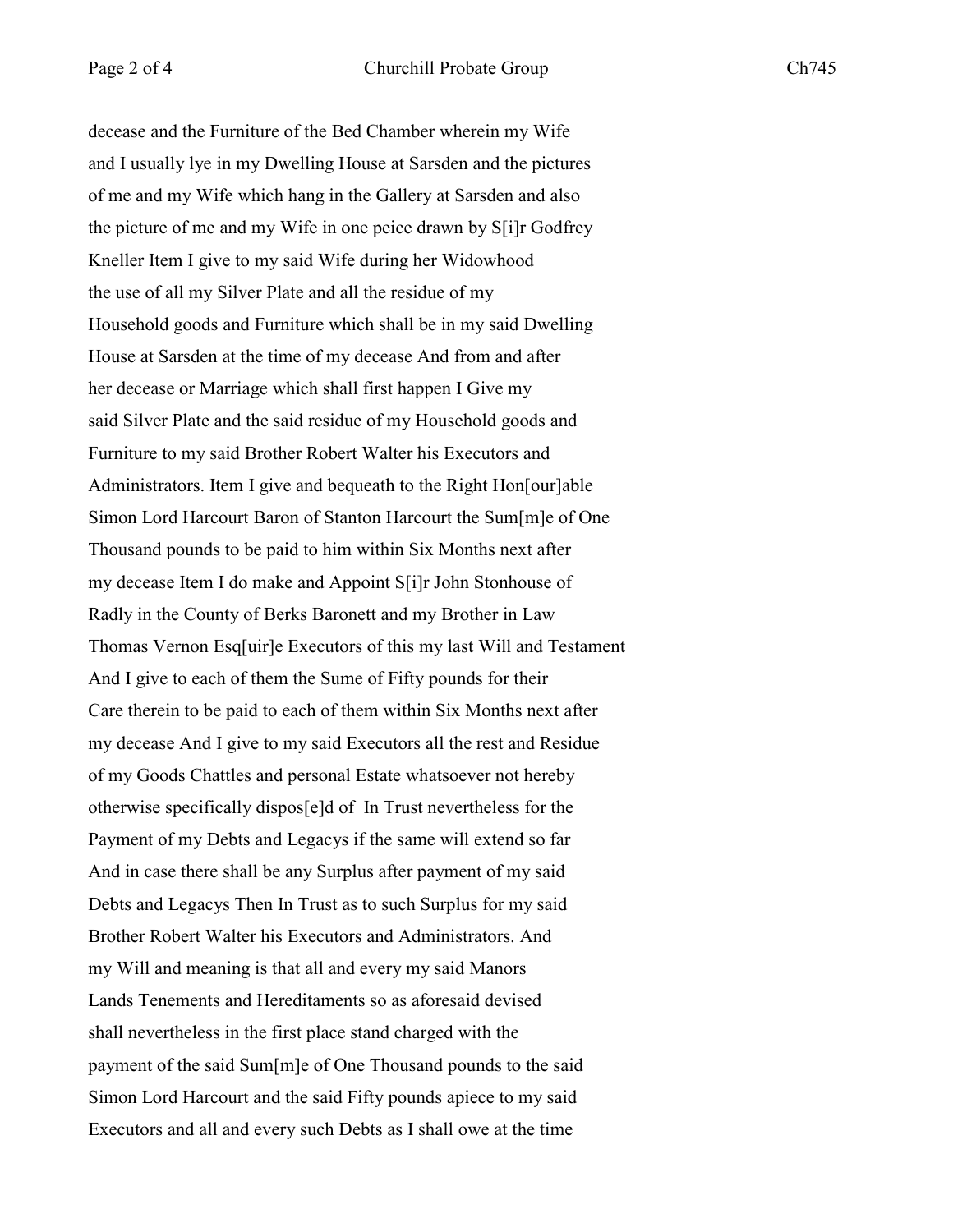of my decease which my personal Estate bequeathed to my said Executors as aforesaid shall not be sufficient to pay and satisfy And my express Will is that neither my Jewells pictures or Furniture of my Bed Chamber herein before bequeathed to my said Wife forever as aforesaid nor my said Silver Plate nor my said Household goods or Furniture the use whereof is herein before bequeathed to my said dear Wife during her Widowhood and after her decease or Marriage to my said Brother Robert Walter as aforesaid shall be lyable to the payment of any of my said Debts or Legacys due provision being hereby otherwise made for the payment thereof as aforesaid. And I Recommend if to my said Brother Robert Walter during his Lifetime carefully to preserve my Silver Fountain Inscribed to her late Majesty Queen Anne of ever Blessed Memory And by his last Will or otherwise as he shall think most proper so to give or Dispose of the said Silver Fountain that the same may after his decease go or remain to such person or persons to or on whom he shall think fit to give or Settle my said Dwelling House at Sarsden It being my earnest Desire that the same may be therein perpetually preserved in Rememberance of my Duty and Gratitude to her said late Majesty and of the Honour which I bear to her Memory And lastly I do hereby revoke All and every Will and Wills by me at any time heretofore made and declare this to be my only and my last Will and Testament In Witness whereof I the said S[i]r John Walter have hereunto Set my Hand and Seal this Thirtyeth Day of October in the Fifth year of the Reign of our Soveraign Lord George by the Grace of God of Great Britain France and Ireland King Defender of the Faith E[xcete]r And in the year of our Lord one Thousand Seven hundred and Eighteen (Jo[hn]Walter) Signed sealed and published By the said S[i]r John Walter the Testator as and for his last Will and Testament in the presence of us who at his desire and in his presence in testimony thereof have Sett our Hands – Martha Vernon Charles Cor, Samual Rock